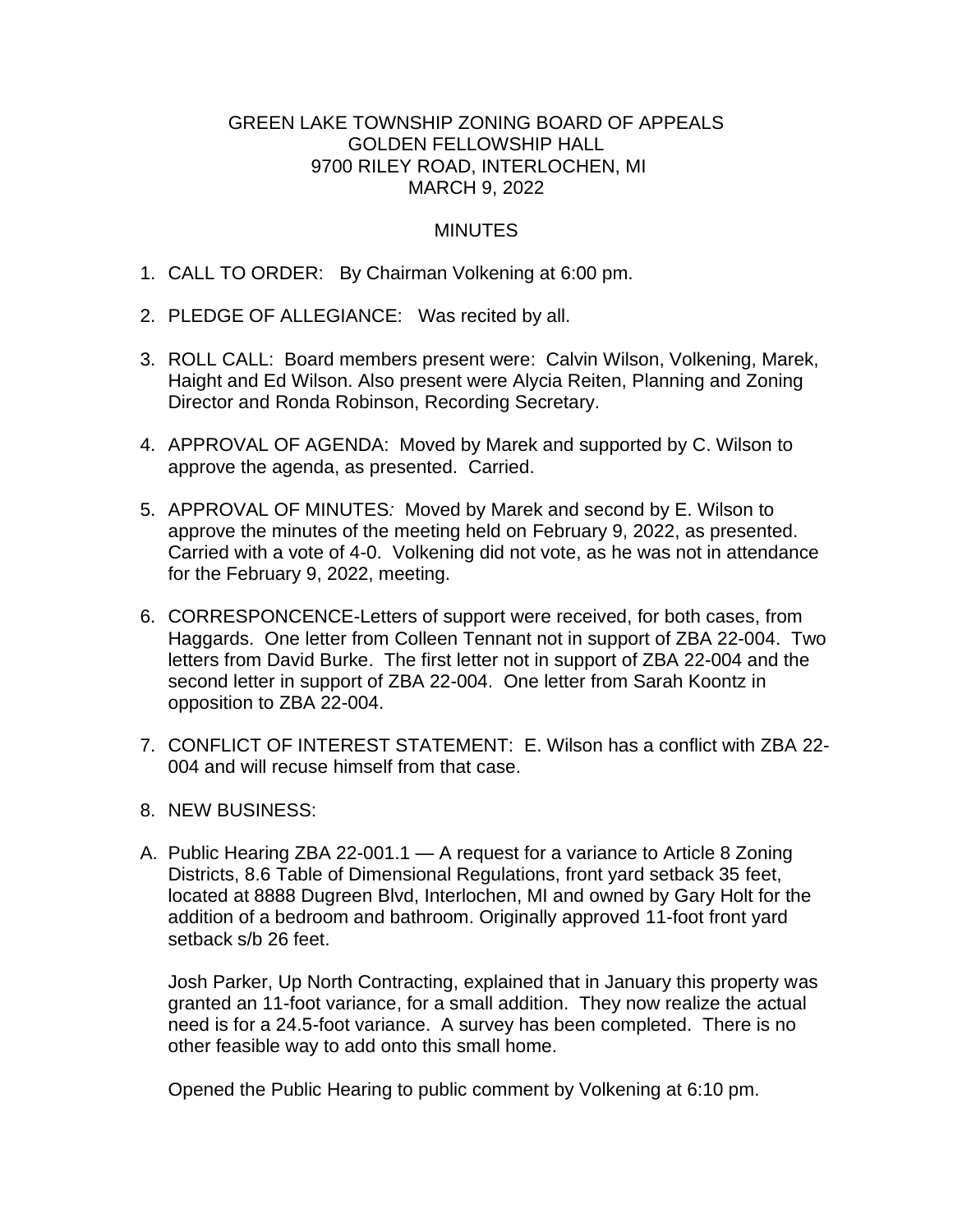No Public Comment.

Closed the Public Hearing to public comment by Volkening at 6:11 pm.

Marek stated that nothing has changed regarding this case. The five standards are still met and he is even more comfortable with the decision, since a survey was completed.

Motion by Marek and support by E. Wilson to approve ZBA 22-001.1, as presented. Section 15.4 has been met. Roll Call: Yes-E. Wilson, Haight, Marek, C. Wilson, Volkening. No-0. Carried.

E. Wilson recused himself and sat in the audience at 6:13 pm.

B. Public Hearing ZBA 22-004 — A request for the granting of a variance to Article 4 General Provisions, 4.19 Private and Undeveloped Roads, D. Private Road Maintenance Agreement, located at County Road 633, Grawn, MI and owned by Jared Ringwald. The applicant is requesting a variance to the requirement for a private road maintenance agreement.

Jared Ringwald, 10830 S. Orchard Way, explained that they purchased the 60 acres with the intention of building their family home on the site. The property has a legal 33' recorded easement along with utilities which all adjacent property owners have signed. The easement would now be used to access three homes and therefore is required to become a private road. Green Lake Township requires a private road maintenance agreement for all private roads. The Ringwalds have collected all but one signature required for the private road maintenance agreement. They will not be able to obtain the last signature. They are asking for a variance for the required private road maintenance agreement. The proposed maintenance agreement states that the Ringwalds are solely responsible for the costs of maintaining the private road. If the property is ever sold the financial responsibility goes with the property.

Opened Public Hearing by Volkening at 6:25 pm.

Colleen Tennant, 6265 Jeffrey Place, has concerns with the continued maintenance of the proposed road. Is it private or public? Will all the gravel remain on their property?

Sarah Koontz, 6187 Jeffrey Place, is concerned about the road being widened, trees being removed and additional traffic.